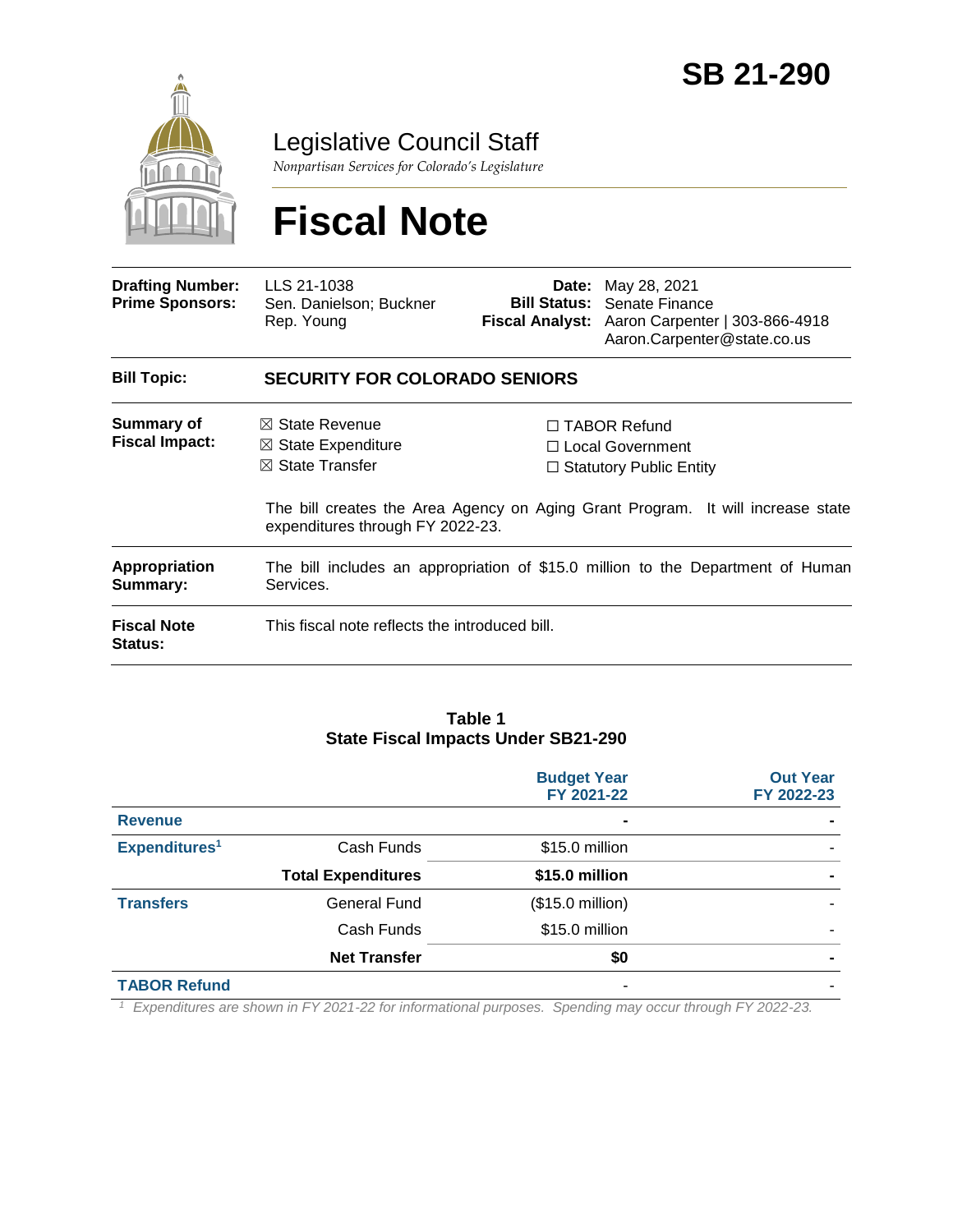Page 2

# Page 2<br>May 28, 2021 **SB 21-290**

## **Summary of Legislation**

The bill creates the Area Agency on Agency Grant Program within the Department of Human Services (DHS). The program is intended to support projects that help older Coloradoans including community services; infrastructure improvements; health promotion; transportation services; home modification; and fall prevention and chronic disease management programs. By October 31, 2021, the DHS must collaborate with the Area Agencies on Aging to implement the program. On January 1, 2022, the DHS must accept and review grant applications and determine grant amounts. Finally, in 2023 the DHS must report to the General Assembly on the grant program and its impact on older Coloradoans. The program is repealed December 31, 2022.

**Area Agency on Aging Cash Fund.** The bill creates the Area Agency on Aging Cash Fund to fund the grant program. The fund consists of \$15.0 million transferred from the General Fund (on July 1, 2021) and any other money the General Assembly appropriates. Any unexpended money will remain into the fund until December 31, 2022. The DHS may use up to 3 percent of the funding for administration costs.

#### **State Revenue**

The bill allows the DHS to accept gift, grants, and donations for the grant program. To the extent the DHS receives gifts, grants, or donations, state revenue will increase. Gifts, grants, and donations are not subject to the state's TABOR limit.

#### **State Transfers**

In FY 2021-22, the bill appropriates \$15.0 million from the General Fund to the newly created Area Agency on Aging Cash Fund.

#### **State Expenditures**

From FY 2021-22 through FY 2022-23, the bill will increase expenditures in the DHS by \$15.0 million. Since the bill allows the DHS to use up to 3 percent of the funds in the Area Agency on Aging Cash Fund for administrative cost, about \$14.55 million will be available for grants and \$0.45 million may be used for administration costs.

|                                     | FY 2021-221           | FY 2022-23 |
|-------------------------------------|-----------------------|------------|
| <b>Department of Human Services</b> |                       |            |
| Administration                      | Up to \$450,000       |            |
| Grants                              | At least \$14,550,000 |            |
| <b>Total Cost</b>                   | \$15.0 million        | \$0        |

#### **Table 2 Expenditures Under SB 21-290**

*<sup>2</sup> Expenditures are shown in FY 2021-22 for informational purposes. Spending may occur through FY 2022-23.*